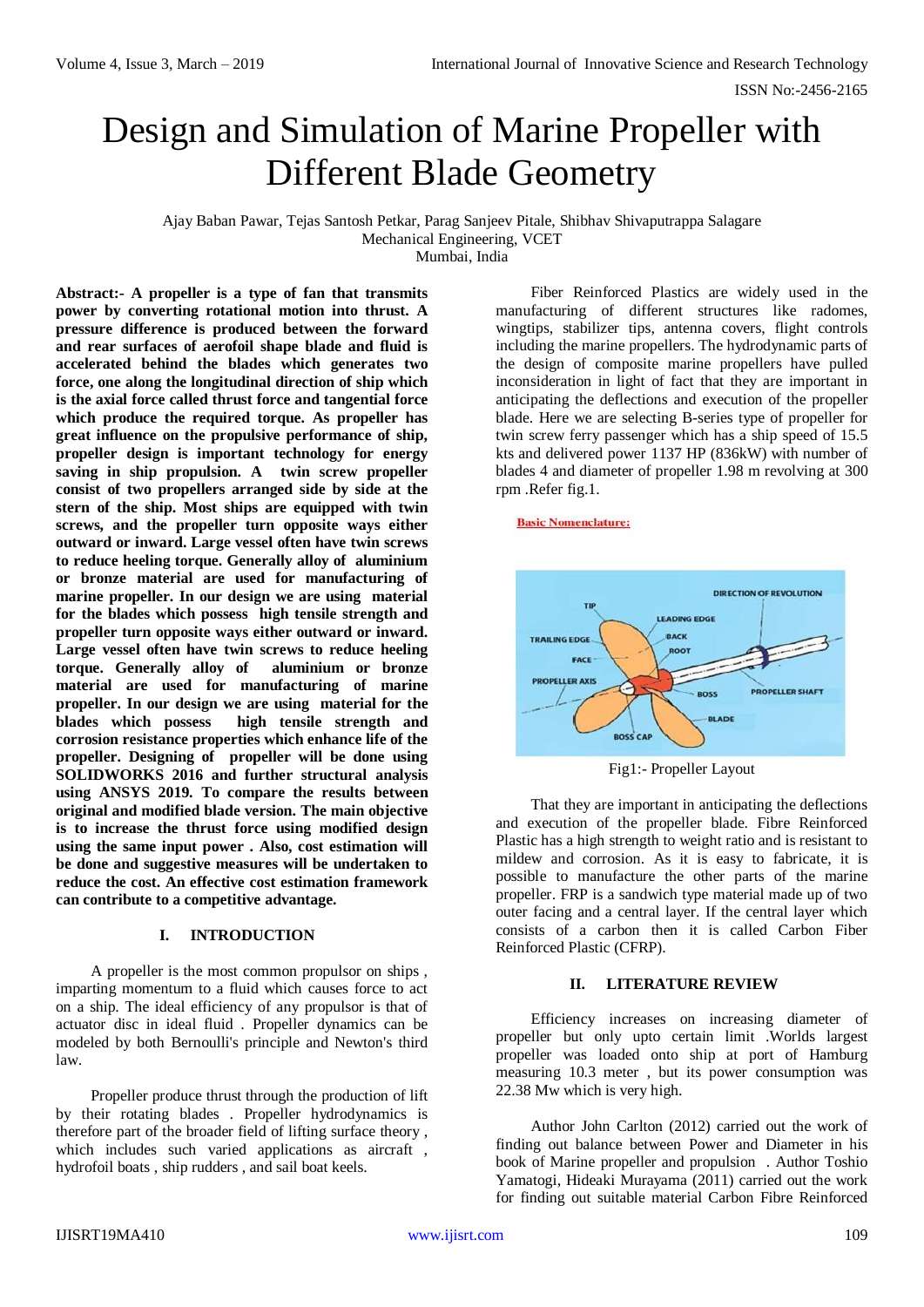Plastic (CFRP) by comparing the strength, degree of vibration, cavitation between commonly used material (Aluminium alloy) and CFRP in his journal paper of composite material marine propeller . H.N.Das, S.Kapuria (2013) carried out the experimental analysis to check the performance of marine propeller. In journal paper of smart composite propeller for marine applications .

John Carlton (2007) carried out detailed study of blade geometry in his book of marine propeller and propulsion . Author Frederikshavn (2015) carried out propulsion calculation and performance of ship parameters and concluded rules for increasing propeller diameter and number of blades in his journal paper of basic principle of ship propulsion . Also, found out analysis of high efficient fixed pitch propeller in 2012 in book of MAN Alpha. M.M.Bernitsas ,D.Ray (1982) carried out propeller model , test in open water in Netherlands and expressed optimal thrust , its coefficient and efficiency in terms of number of blades in paper optimal revolution B-series propellers .

- Properties of CFRP:
- High flexibility
- High tensile strength
- Low weight
- High resistance
- Low thermal expansion
- High strength-to-weight ratio
- $\triangleright$  Characteristics of CFRP:
- Specific gravity
- Tensile strength and modulus
- Compressive strength and modulus
- Damping
- Electrical and thermal conductivities
- High cost

# **III. PROBLEM DEFINITION**

The main difficulty in most optimization problems does not lie in the mathematics or methods involved , it lies in formulating the objectives of all the constraints . The wrong type of propeller solution can have very negative impact on both the vessel and leads to low efficiency , high fuel consumption , low thrust force and low speed .

- $\triangleright$  Propeller Geometry :- (Refer Fig.3)
- Pitch : Theoretical distance a propeller would move in one revolution .
- Leading edge :- forward edge of blade , first to encounter the water stream .
- Trailing edge :- last part of the blade to encounter the water stream .
- Skew angle :- It measures the degree of the generator line relative to the shaft of the blade section.
- Rake angle :- Rake is the amount of degrees the propeller blade angle perpendicular to the propeller hub.
- EAR(Expanded Area Ratio) :- Ratio of total blade area divided by the propeller disc area. Refer fig.2.







- $\triangleright$  Advantages of flow simulation :
- Low cost
- Take less time
- Complete information
- Ability to stimulate realistic conditions
- Ability to stimulate ideal conditions
- Reduction of failure risks.
- $\triangleright$  Steps :- Modelling of marine propeller
- *Step 1 :-*



Fig 4:- Design of hub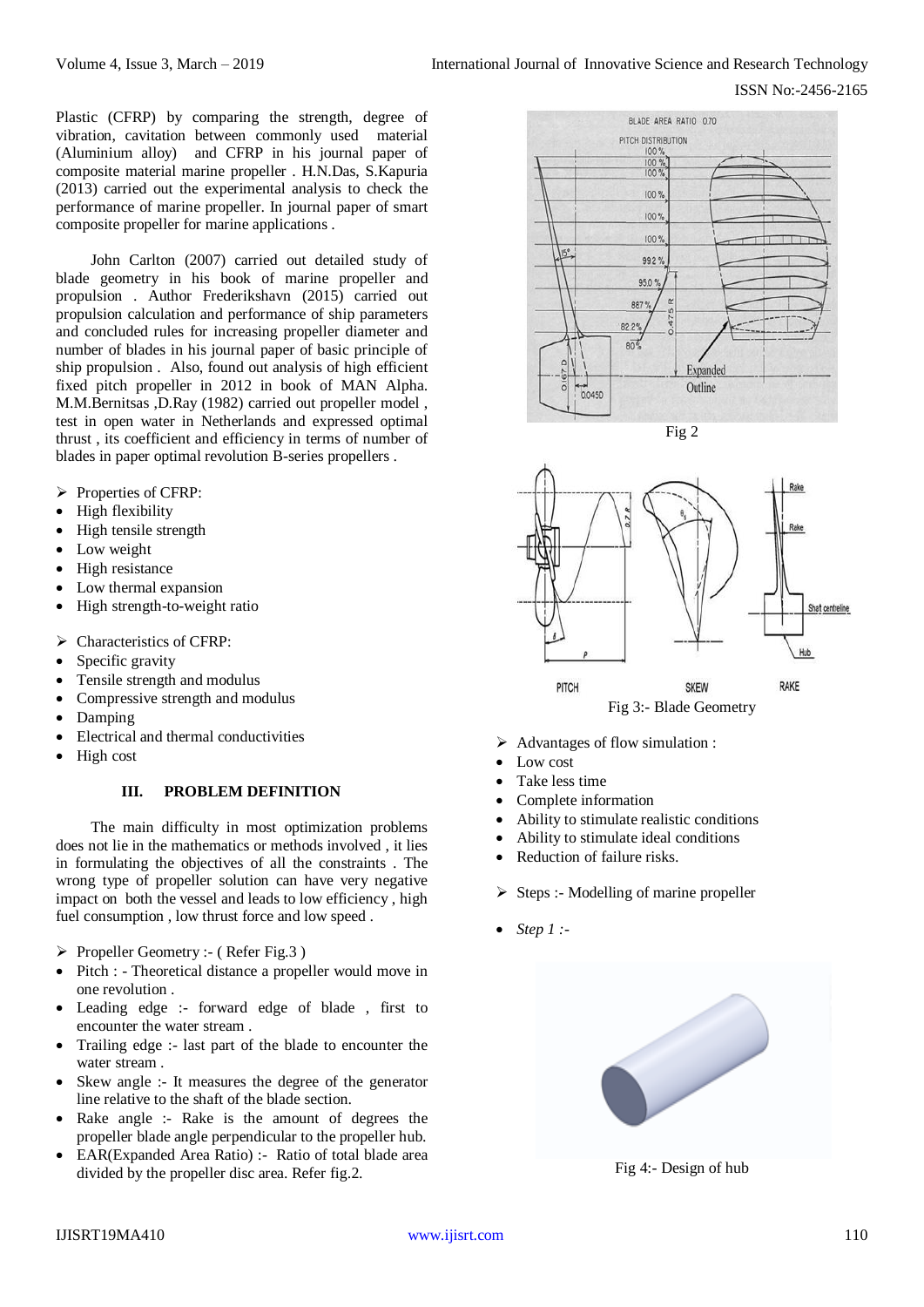*Step 2 :-* 





*Step 3 :-*



Fig 6:- Swept blade geometry

*Step 4 :-*



Fig 7:- Revolve cut





Fig 8:- Result of revolve cut

*Step 6 :-*



Fig 9:- Circular pattern of blade

*Step 7 :-*



Fig 10:- Boss tip design

The thrust force of a marine propeller when working sufficiently far away from free surface may be expected to depend upon following parameters :

Diameter(D), Speed of advance(Vs), rotation speed(n), density of  $fluid(\rho)$ , pitch(P), Advance coefficient (J), wake fraction (w)

- *Formula :-*
- $A = \pi(R)^2$
- $P = \tan(\alpha)^* 2\pi^* R$
- $\bullet$  m = A \* Vs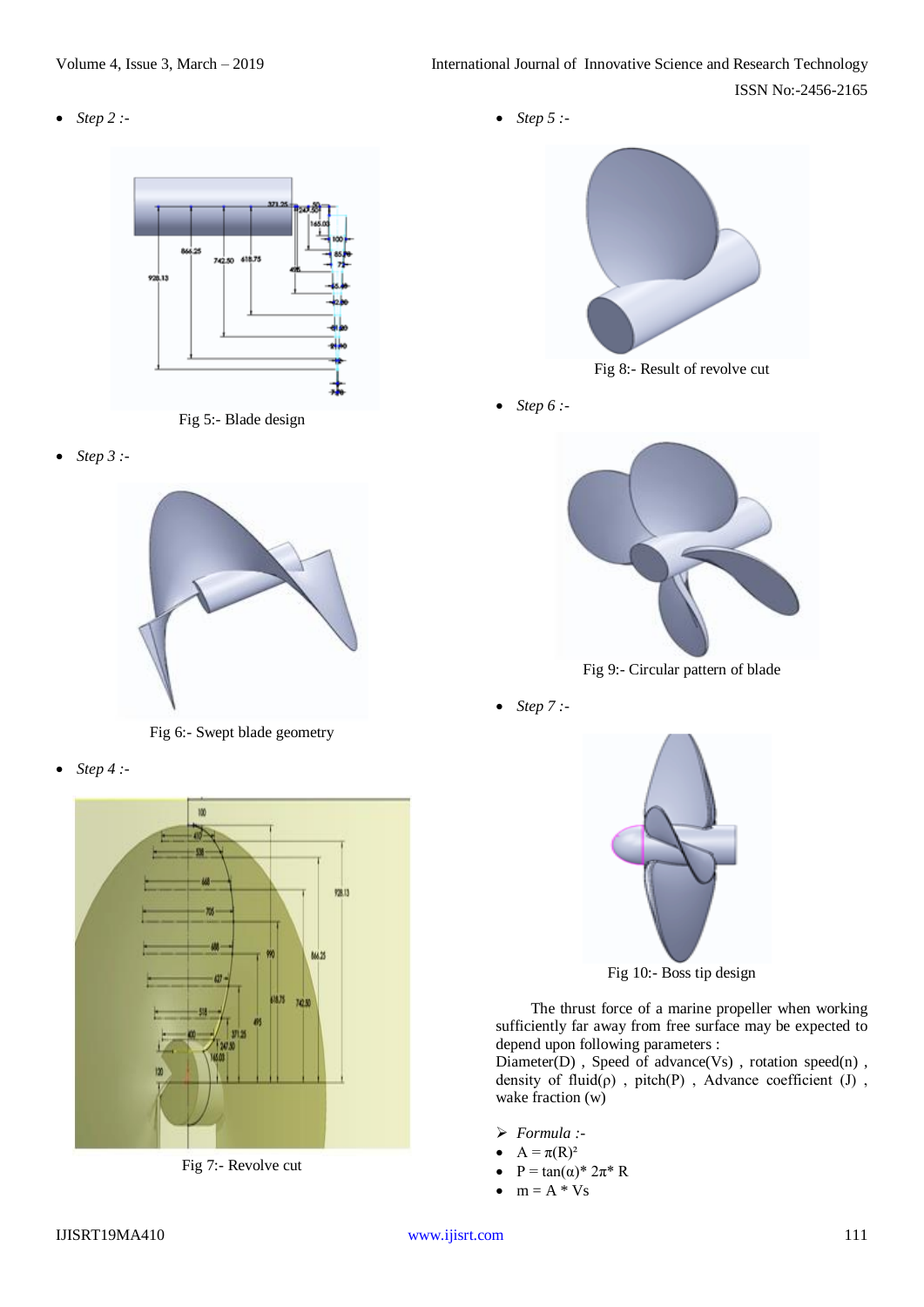- $T = \rho^* m * (Vs Vs^*(1-w))$
- $J = Vs (n * D)$
- Kt = T / (ρ \* n<sup>2</sup> \*D^4)
- $Kq = Q/ (ρ * n<sup>2</sup> *D<sup>2</sup>)$
- $\eta = (J * Kt) / (2 \pi * Kq)$

# **IV. MATERIAL STUDY**

Fiber Reinforced Plastics are widely used in the manufacturing of different structures like radomes , wingtips , antenna covers , marine propellers , etc. Fiber Reinforced Plastic has high strength to weight ratio and is resistant to corrosion. Refer Table.1 & Table.2

| Young's Modulus                                         | 115 GPa      |  |
|---------------------------------------------------------|--------------|--|
| Poisson Ratio                                           | 0.328        |  |
| Density                                                 | $2700$ gm/cc |  |
| Table 1:- Nickel Aluminium Bronze mechanical properties |              |  |

| Young's Modulus | 180 GPa            |
|-----------------|--------------------|
| Poisson Ratio   | 0.28               |
| Density         | $16 \text{ gm/cc}$ |

Table 2:- Mechanical Properties of CFRP

# **V. DETAILS OF ORIGINAL MODEL**

| <b>Parameter</b>      | <b>Values</b>          |
|-----------------------|------------------------|
| Twist angle of blade  | $30^{\circ}$           |
| Number of blades      | 4                      |
| Bending angle         | $10^{\circ}$           |
| Diameter of propeller | 1980 mm                |
| Diameter of hub       | 330 mm                 |
| Area of blade         | $2.504$ m <sup>2</sup> |

Table 3:- Considered Data



Fig 11:- original design



Fig 12:- side view

The next part is solidworks flow simulation 2016 of original model with this initial conditions :

- Analysis type as external and exclude cavities without flow conditions, internal space.
- Select rotation and reference axis as rotating axis ( i.e Zaxis)
- Select fluid as water and flow type as laminar and turbulent.
- Take wall thermal conditions as adiabatic wall and roughness as 0 micrometer (consider smooth surface of propeller )
- Let the pressure be 101.325 kPa and temperature as 293.2 K
- Enter velocity of flow at inlet as 7.08m/s in direction of rotating axis.

Now find the value of outlet axial velocity and thrust force developed (i.e Force (Z) ) for various rotating speed in rad/s . Refer fig.13



Fig 13:- Flow trajectories of original model

The thrust force obtained for 300rpm rotation of propeller is 52.028 kN with outlet axial velocity of 18.312 m/s. The mass of this propeller is 103.986 kg and total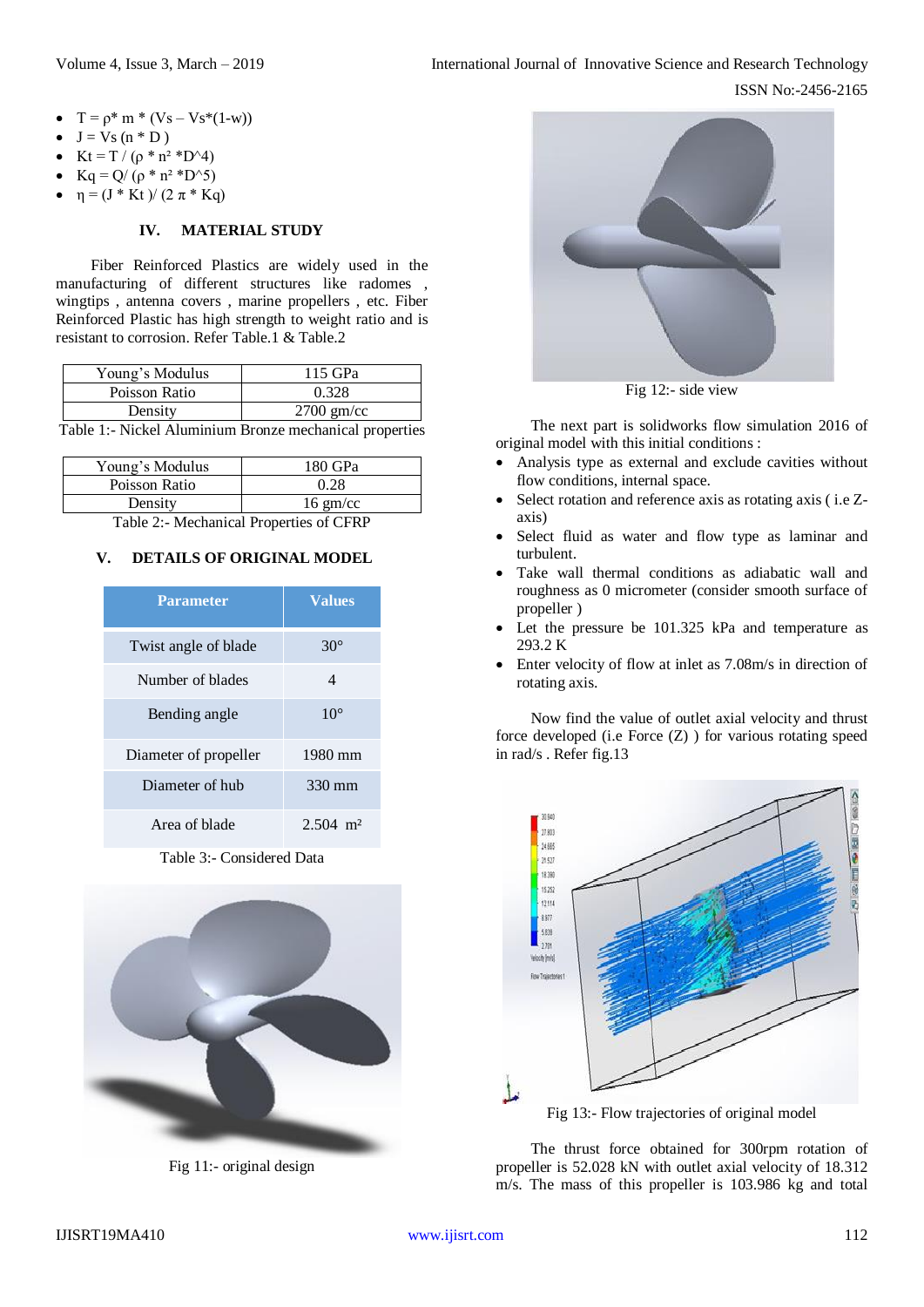ISSN No:-2456-2165

blade area of 2.504 m^2. The ansys structural analysis done concluded,

| <b>Deformation</b> (mm)           |             |            | <b>Von-mises Equivalent Stess</b><br>(MPa) |
|-----------------------------------|-------------|------------|--------------------------------------------|
| <b>NAB</b>                        | <b>CFRP</b> | <b>NAB</b> | <b>CFRP</b>                                |
| 65.722<br>67.739<br>11.56<br>7.68 |             |            |                                            |
| Table 4:- Material Properties     |             |            |                                            |

# **VI. DETAILS OF MODIFIED TRIALS**

## $\triangleright$  TRIAL 1 :

Here the thickness of blade is increased by 30%.

## $\triangleright$  TRIAL 2 :

Here the blade width is decreased by 30%.

## $\triangleright$  TRIAL 3 :

Here the number of blades is decreased by 1 (i.e. total number of blades is 3 ) and blade width is increased by 50%.

#### $\triangleright$  TRIAL 4 :

Here the a new blade design is done based on requirements of results.

| <b>Model</b>   | Mass (kg) | $%$ mass<br>comparision |
|----------------|-----------|-------------------------|
| <b>TRIAL 1</b> | 125.614   | $20.7 \uparrow$         |
| TRIAL 2        | 93.736    | $9.8 \downarrow$        |
| <b>TRIAL 3</b> | 105.327   | $1.3 \uparrow$          |
| <b>TRIAL 4</b> | 120.142   | $15.5 \uparrow$         |
| _ _ _ _ _      |           | $\sim$ $\sim$           |

Table 5:- Mass comparision with original model

| Velocity<br>$\mathbf{m/s}$ ) | % velocity<br>comparision |
|------------------------------|---------------------------|
| 18.3                         | $0.0655 \downarrow$       |
| 18.00                        | $1.7 \downarrow$          |
| 19.43                        | $6.105$ ↑                 |
| 17.0637                      | $6.82 \downarrow$         |
|                              |                           |

Table 6:- Velocity comparision with original model

| <b>Model</b>       | <b>Thrust force</b><br>(kN) | % force<br>comparision |
|--------------------|-----------------------------|------------------------|
| <b>TRIAL 1</b>     | 69.311                      | 33.79 1                |
| TRIAL <sub>2</sub> | 79.488                      | 52.78 $1$              |
| <b>TRIAL 3</b>     | 73.542                      | 41.35 $\uparrow$       |
| TRIAL <sub>4</sub> | 84.139                      | 61.71 $\uparrow$       |

Table 7:- Thrust force comparision with original model for same speed ( consider 300rpm)

| <b>Model</b>       | <b>Blade area</b><br>$m^2$ ) | %balde area<br>comparision |
|--------------------|------------------------------|----------------------------|
| <b>TRIAL1</b>      | 2.53                         | 1.038 $\uparrow$           |
| <b>TRIAL 2</b>     | 1.747                        | $30.23 \downarrow$         |
| <b>TRIAL 3</b>     | 2.8                          | 11.82 $\uparrow$           |
| TRIAL <sub>4</sub> | 1.897                        | $24.24 \perp$              |

Table 8:- Total blade area comparision with original model

**VII. RESULTS**

Ansys structural analysis is performed using ANSYS WORKBENCH 2016.

Deformation and Von-Misses Stress of original model with its forces acting in all directions (i.e. Fx=1.8579 N, Fy= 59.036 N , Fz = -52028 N ). Refer Table.9

| Model             | <b>Deformation</b><br>mm |             | <b>Von-misses Stress</b> | (MPa)       |
|-------------------|--------------------------|-------------|--------------------------|-------------|
|                   | <b>NAB</b>               | <b>CFRP</b> | <b>NAB</b>               | <b>CFRP</b> |
| Original<br>model | 11.56                    | 7.68        | 65.722                   | 67.739      |

Table 9:- Deformation and Stress analysis

| <b>A: Static Structural</b><br><b>Total Deformation</b> | <b>ANSYS</b><br>R19.2 |
|---------------------------------------------------------|-----------------------|
| Type: Total Deformation                                 |                       |
| Unit: mm                                                |                       |
| Time: 1                                                 | Academic              |
| 3/8/2019 9:06 AM                                        |                       |
| 11.596 Max                                              |                       |
| 10.308                                                  |                       |
| 9.0193                                                  |                       |
| 7.7308                                                  |                       |
| 6.4423                                                  |                       |
| 5.1539                                                  |                       |
| 3.8654                                                  |                       |
| 2.5769                                                  |                       |
| 1.2885                                                  |                       |
| 0 Min                                                   |                       |
|                                                         |                       |
|                                                         |                       |
|                                                         |                       |
|                                                         |                       |
|                                                         |                       |
|                                                         |                       |
|                                                         |                       |
|                                                         |                       |
| 0.00                                                    | 1000.00 (mm)          |
|                                                         |                       |
|                                                         | 500.00                |

Fig 14:- Total Deformation



Fig 15:-Von-Misses Stress

Here the deformation for cfrp material is comparatively less so for further models analysis is compared with only CFRP material.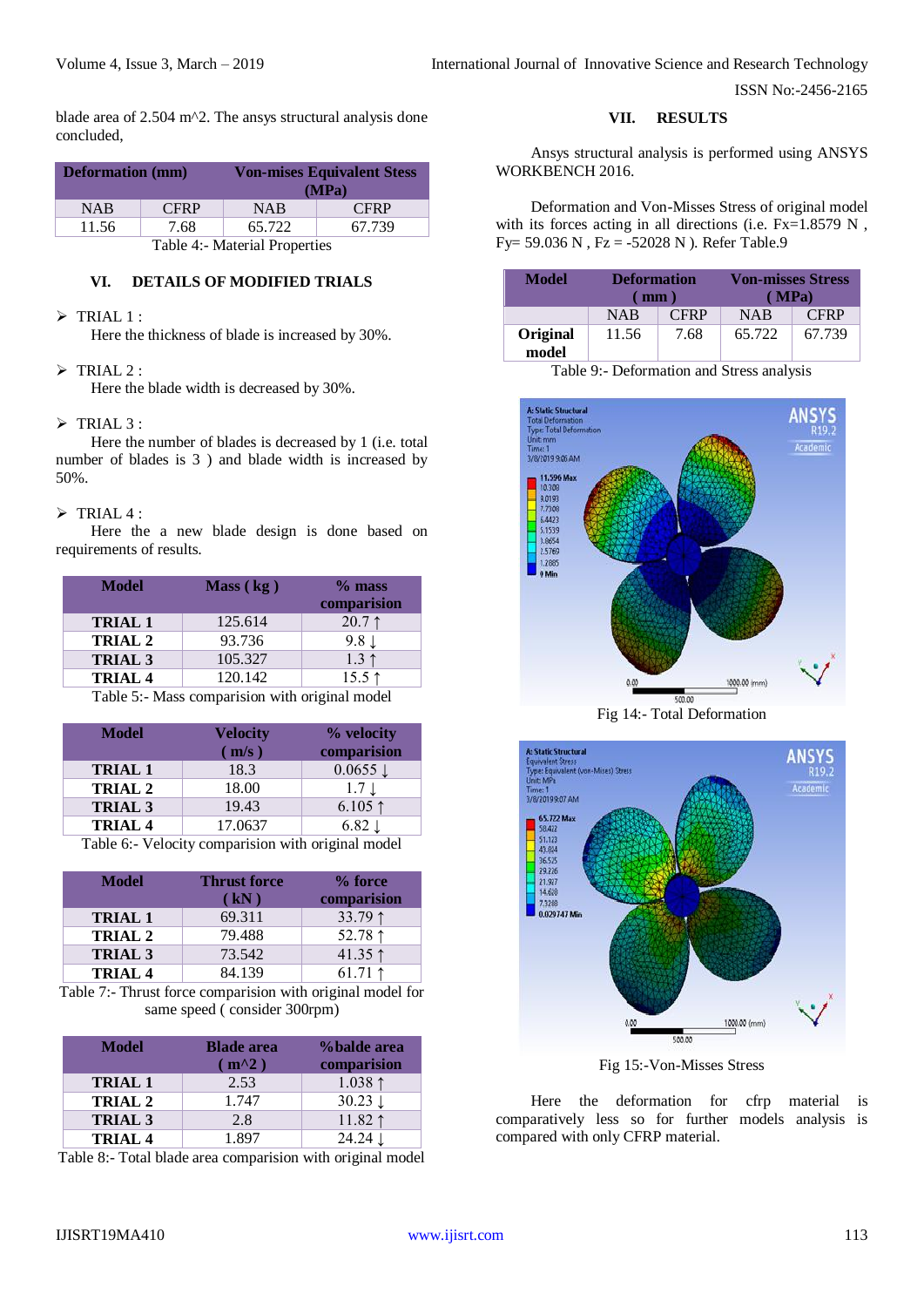- $\triangleright$  Results of other models :
- Trial 1



Fig 16:- Total Deformation



Fig 17:- Von-Misses Stress

*Trial 2*



Fig 18:- Total Deformation



Fig 19:- Von-Misses Stress

*Trial 3*



Fig 20:- Total Deformation



Fig 21:- Von-Misses Stress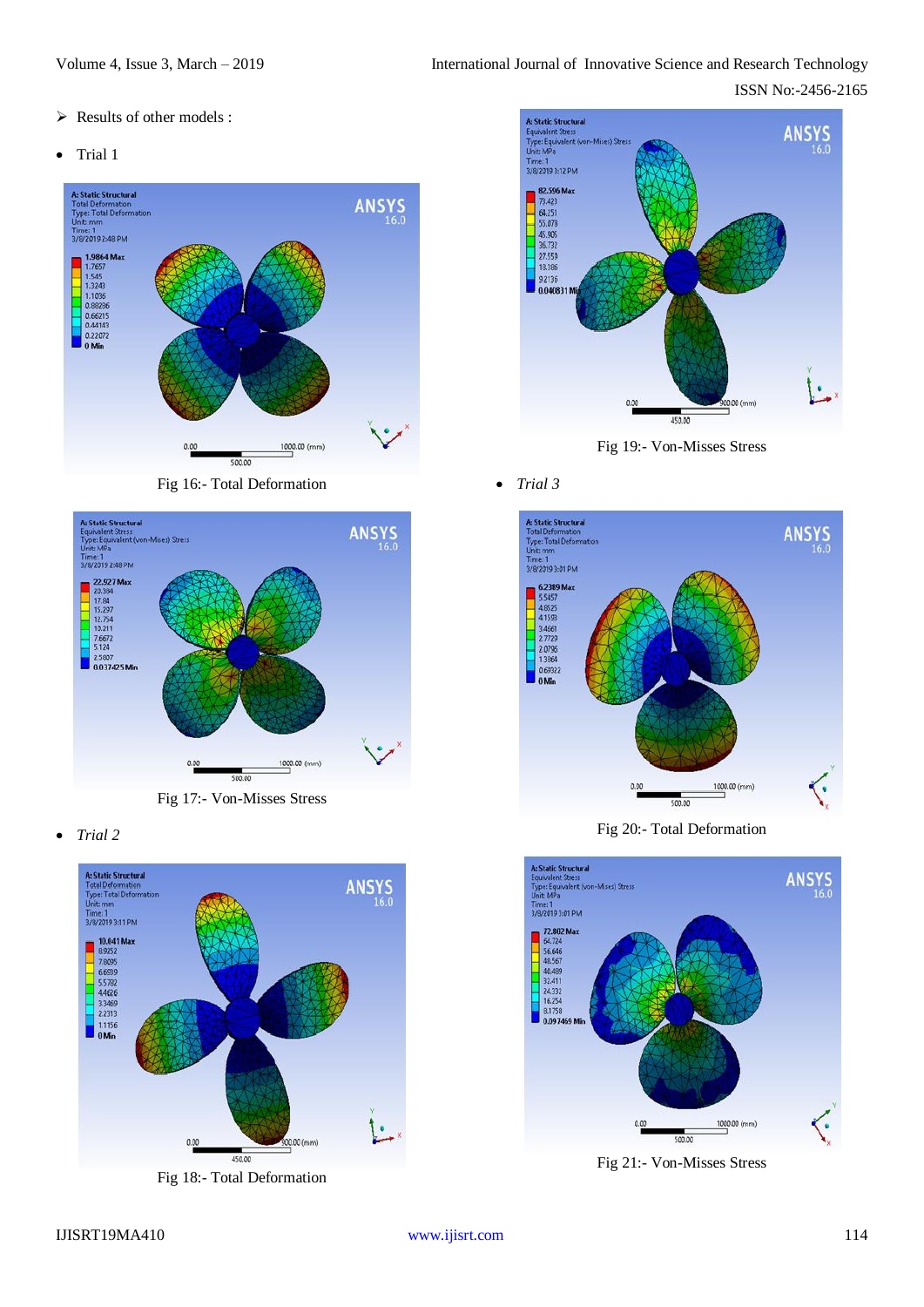ISSN No:-2456-2165

*Trial 4*



Fig 22:- Total Deformation



Fig 23:- Von-Misses Stress

| <b>Model</b>                                         | <b>Total Deformation</b><br>mm) | % Difference       |
|------------------------------------------------------|---------------------------------|--------------------|
| <b>Trial 1</b>                                       | 1.986                           | 74 J               |
| <b>Trial 2</b>                                       | 10.04                           | $31 \uparrow$      |
| <b>Trial 3</b>                                       | 6.24                            | $18.75 \downarrow$ |
| Trial 4                                              | 3.97                            | 48.3 $\downarrow$  |
| Table 10: Deformation comparison with original model |                                 |                    |

Table 10:- Deformation comparison with original model

| Model          | <b>Von-Misses Equivalent</b> | % Difference       |
|----------------|------------------------------|--------------------|
|                | Stress (MPa)                 |                    |
| <b>Trial 1</b> | 22.92                        | $66.16 \downarrow$ |
| Trial 2        | 82.6                         | $22$ 1             |
| Trial 3        | 72.8                         | $7.4$ ↑            |
| Trial 4        | 60.13                        | $11.23 \downarrow$ |

Table 11:- Von-Misses Equivalent Stress comparison with original model

Comparison of calculated value and simulated value of thrust force at zero inlet flow velocity

| <b>Sr</b> No   | <b>Calculated</b><br><b>Thrust force (kN)</b> | <b>Simulated</b><br>Thrust force (kN) |  |
|----------------|-----------------------------------------------|---------------------------------------|--|
| Trial 1        | 94.042                                        | 97                                    |  |
| <b>Trial 2</b> | 63.397                                        | 67.181                                |  |
| <b>Trial 3</b> | 118.39                                        | 121.535                               |  |
| <b>Trial 4</b> | 102.86                                        | 105.373                               |  |

Table 12:- Thrust Force Analysis



Fig 24:- Graph of Thrust Force

# **VIII. GRAPHICAL REPRESENTATION OF MODIFIED VERSION**

The thrust force and outlet axial velocity of propeller is obtained from SolidWorks Flow Simulation 2016 with changing rotation speed of propeller in rpm between 300rpm to 1000rpm.

The reason behind selecting this speed range is that, the engine of twin screw ferry passenger is 836 kW which lies in the medium load condition. This condition generally operates between above speed range. Refer Table.13 & Table.14

| Speed (rpm) | Thrust force (kN) |         |         |         |         |
|-------------|-------------------|---------|---------|---------|---------|
|             | Original model    | Trial 1 | Trial 2 | Trial 3 | Trial 4 |
| 300         | 52.028            | 69.611  | 79.488  | 73.542  | 84.139  |
| 440         | 155.068           | 139.4   | 217.966 | 217.164 | 209.769 |
| 580         | 286.634           | 264.757 | 402.189 | 412.342 | 371.101 |
| 720         | 449.336           | 423.093 | 635.031 | 666.17  | 576.473 |
| 860         | 649.247           | 596.841 | 917.825 | 960.626 | 825.614 |
| 1000        | 884.012           | 822.454 | 1276    | 1327    | 1120    |

Table 13:- Graph of Thrust force vs Speed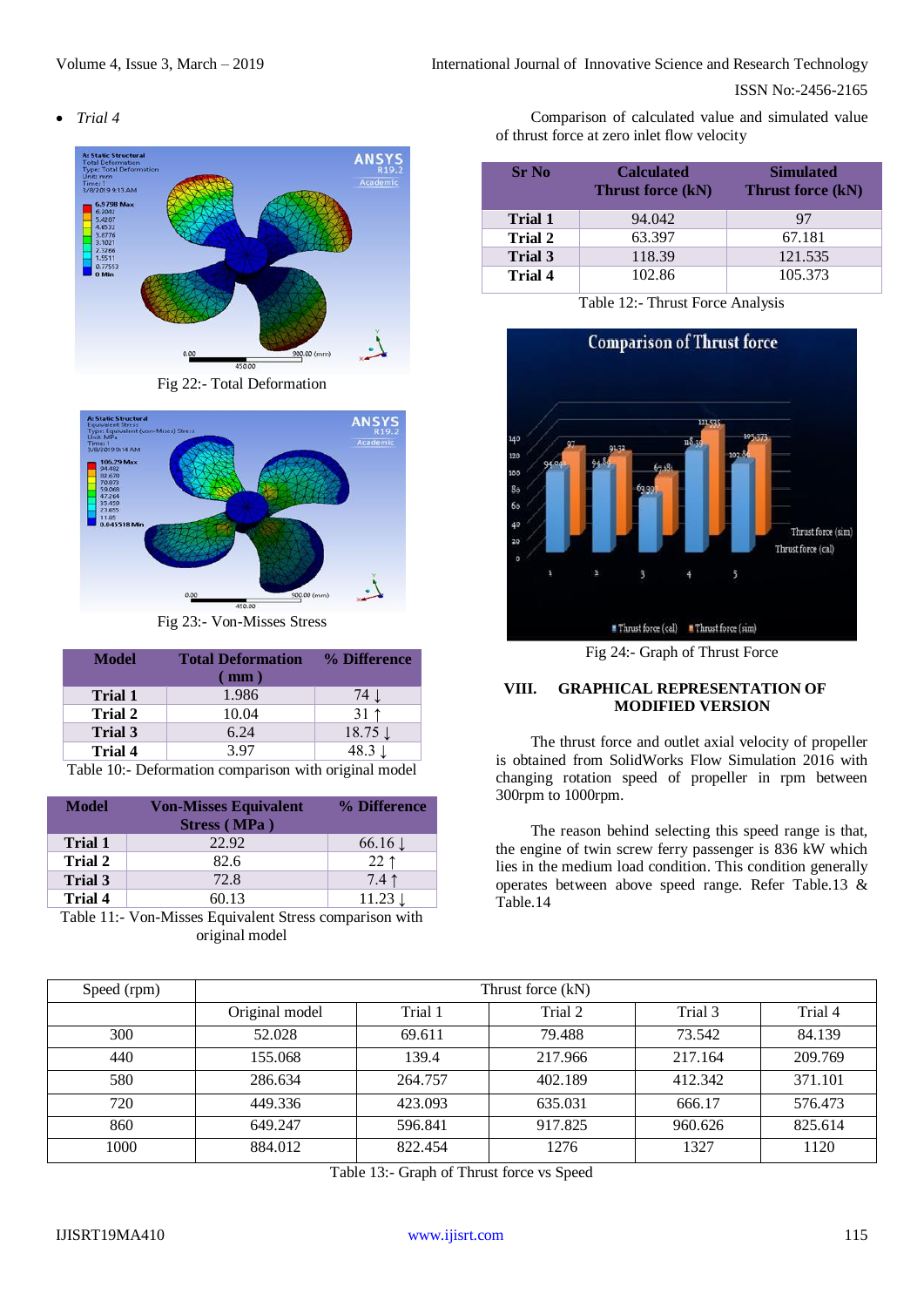ISSN No:-2456-2165



Fig 25:- Graph of thrust force vs speed

| Speed (rpm) | Outlet Axial Velocity (m/s) |         |                  |         |         |
|-------------|-----------------------------|---------|------------------|---------|---------|
|             | Original model              | Trial 1 | Trial 2          | Trial 3 | Trial 4 |
| 300         | 18.312                      | 18.3    | 18.0             | 19.43   | 17.06   |
| 440         | 26.86                       | 26.78   | 26.35            | 28.44   | 25.07   |
| 580         | 35.41                       | 35.31   | 34.74            | 37.51   | 33.05   |
| 720         | 43.955                      | 43.83   | 43.13            | 46.56   | 41.03   |
| 860         | 52.503                      | 52.36   | 51.52            | 55.61   | 49.01   |
| 1000        | 61.0495                     | 60.46   | 59.9<br>$\cdots$ | 64.66   | 56.99   |

Table 14:- Graph of Velocity vs Speed



Fig 26:- Graph of velocity vs speed

## **IX. MATERIAL COST ESTIMATION**

Generally material used for manufacturing of marine propeller is NAB ( Nickel Aluminium Bronze ). According to present market price cost of NAB per kg is Rs. 1400 while cost of per kg of CFRP is Rs. 1190.

Use of CFRP ( Composite Fibre Reinforced Plastic ) is very effective to reduce deformation on blade. Initially, when it was discovered it's cost was way high but, as year passed by its cost has reduce. Before its implementation was not possible because of its high price but, now it is practical. Some material based cost analysis results are calculated,

| <b>Model</b>   | <b>Material Cost</b><br>(Rs.) |             | <b>Saving</b><br>(Rs.) |
|----------------|-------------------------------|-------------|------------------------|
|                | <b>NAB</b>                    | <b>CFRP</b> |                        |
| Original       | 1,45,580                      | 1,23,743    | 21,837                 |
| <b>Trial 1</b> | 1,75,856                      | 1,49,480    | 26,376                 |
| Trial 2        | 1,31,230                      | 1, 11, 545  | 19,685                 |
| Trial 3        | 1,47,457                      | 1,25,339    | 22,118                 |
| <b>Trial 4</b> | 1,68,199                      | 1,42,968    | 25,231                 |

Table 15:- Cost estimation

## **X. DISCUSSION**

As per the results obtained the thrust force is maximum for trial 4 but its mass is higher which increases the load on engine causing more fuel consumption also the velocity obtained is minimum of all model. The lowest mass is of trial 2 with significant amount of thrust force but as per ansys structural analysis deformation is greater with considerable high equivalent stress. The main drawback of this study is that no practical experimental proof is done to support the results obtained as the setup or manufacturing is costly at BE level. Moreover, not only material change would provide less deformation, reduce cavitation, increase life of blade and corrosion resistance but there is another newly developed method called melonite surface treatment of metal to tackle this objectives. Future research would